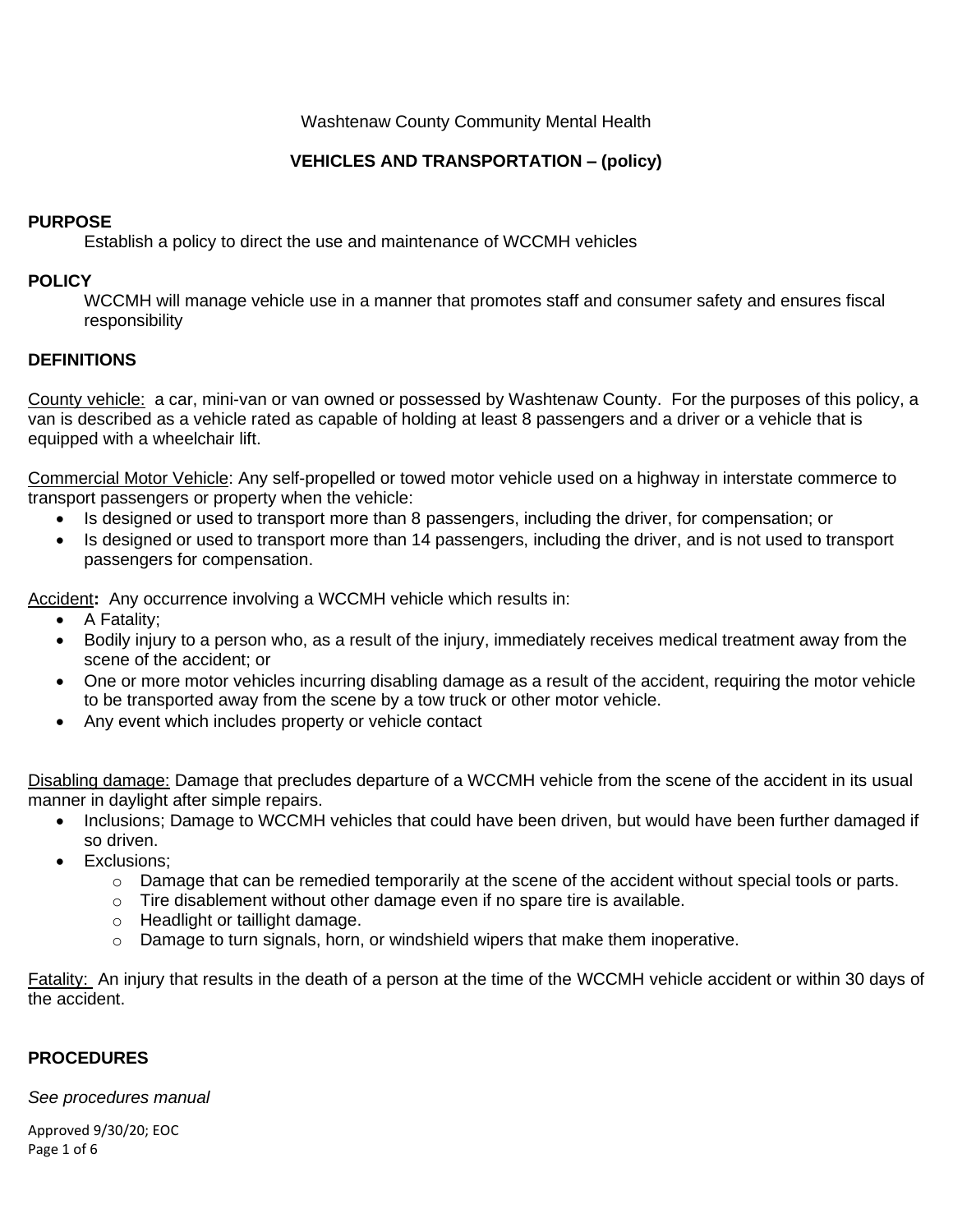# **REFERENCES**

- Request for Michigan Driver Record (available online at: http://www.michigan.gov/documents/BDVR-155\_06-[03\\_69637\\_7.pdf](http://www.michigan.gov/documents/BDVR-155__06-03_69637_7.pdf) )
- Accident Packet (available from your program's designee)
- **US Department of Transportation Federal Motor Carrier Safety Administration Regulations** 
	- o Sect. 390.5 Definitions
	- o Sect. 382.303 Post Accident Testing

# **EXHIBITS**

- A. Transportation Checklist and Guidelines
- B. Vehicle Guide/Orientation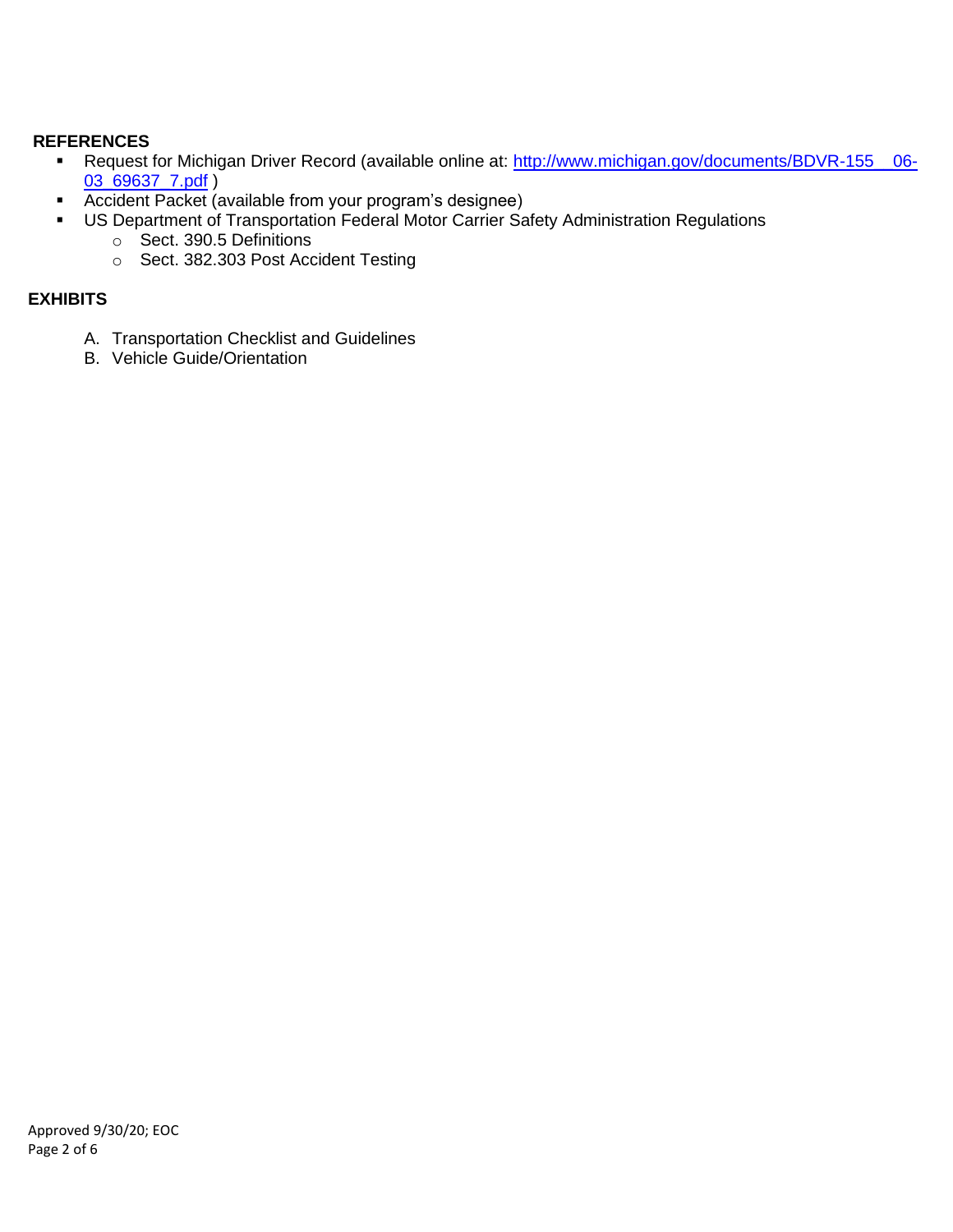| <b>Washtenaw County WCCMH Vehicle Checklist</b>                                    |                                       |                                                         |
|------------------------------------------------------------------------------------|---------------------------------------|---------------------------------------------------------|
| <b>Driver</b><br>Date                                                              |                                       |                                                         |
| Vehicle #_______ Amt of Fuel to start: Beginning Mileage_______ Ending Mileage____ |                                       |                                                         |
| $E$ 1/4 1/2 3/4 F                                                                  |                                       |                                                         |
|                                                                                    |                                       |                                                         |
| <b>Applies to Cars, Minivans and Vans</b>                                          |                                       |                                                         |
| <b>Daily Walk Around Checklist</b>                                                 | <b>Problems that require Service:</b> |                                                         |
| Headlights and Hood latch                                                          |                                       |                                                         |
| Turn Signals                                                                       |                                       |                                                         |
| Brake lights, Taillights, Back up Lights                                           |                                       |                                                         |
| <b>Front and Rear Tires</b>                                                        |                                       |                                                         |
| Front Tires and Wheels (inflation, lugs, tread)                                    |                                       |                                                         |
| Rear Tires and Wheels (inflation, lugs, tread)                                     |                                       |                                                         |
| Tailpipe and Hangers                                                               |                                       |                                                         |
| <b>Check Loading Doors</b>                                                         |                                       |                                                         |
| <b>Check Lift</b>                                                                  |                                       |                                                         |
| Fluids leaking on ground                                                           |                                       |                                                         |
| Exterior damage; notes                                                             |                                       |                                                         |
| Windows clean and clear                                                            |                                       |                                                         |
| Other, please specify                                                              |                                       |                                                         |
| <b>Daily Interior Check List</b>                                                   |                                       | Fluid Levels (Checked daily for vans/Checked bi-        |
| Washer Fluid, Wipers                                                               |                                       | weekly for cars and minivans)                           |
| All Gauges (fuel, oil, coolant, etc)                                               |                                       | Engine Oil                                              |
| Horn                                                                               |                                       | <b>Transmission Fluid</b>                               |
| Mirror Adjustment                                                                  |                                       | <b>Brake Fluid</b>                                      |
| <b>Interior Cleanliness</b>                                                        |                                       | Coolant / Antifreeze                                    |
| Seats (damage and belts)                                                           |                                       | <b>Power Steering Fluid</b>                             |
| First Aid Kit                                                                      |                                       | Check Belts, Loose or Torn                              |
| Reflectors                                                                         |                                       | <b>Engine Compartment Leaks</b>                         |
| <b>BBP Kit / Accident Packet</b>                                                   |                                       |                                                         |
| Lifts                                                                              |                                       | <b>Amt of Fuel At End:</b>                              |
| Heat / Defrost / AC                                                                |                                       | $E$ 1/4 1/2 3/4 F                                       |
| Tie Downs / Wheelchair                                                             |                                       |                                                         |
| <b>Fastened Seatbelts</b>                                                          |                                       | Certification: I the undersigned Driver, Hereby Certify |
| <b>Brakes Stop and Hold</b>                                                        |                                       | that I did properly inspect each item before checking   |
| Alcohol- based hand sanitizer                                                      |                                       | the space next to it and have noted items that need     |
| Cell Phone present                                                                 | review.                               |                                                         |
| * Vehicles should never be returned with less than 1/2                             |                                       |                                                         |
| tank of gas                                                                        |                                       |                                                         |
|                                                                                    | Signature                             | Date                                                    |

**Exhibit A**

**TRANSPORTATION CHECKLIST GUIDELINES**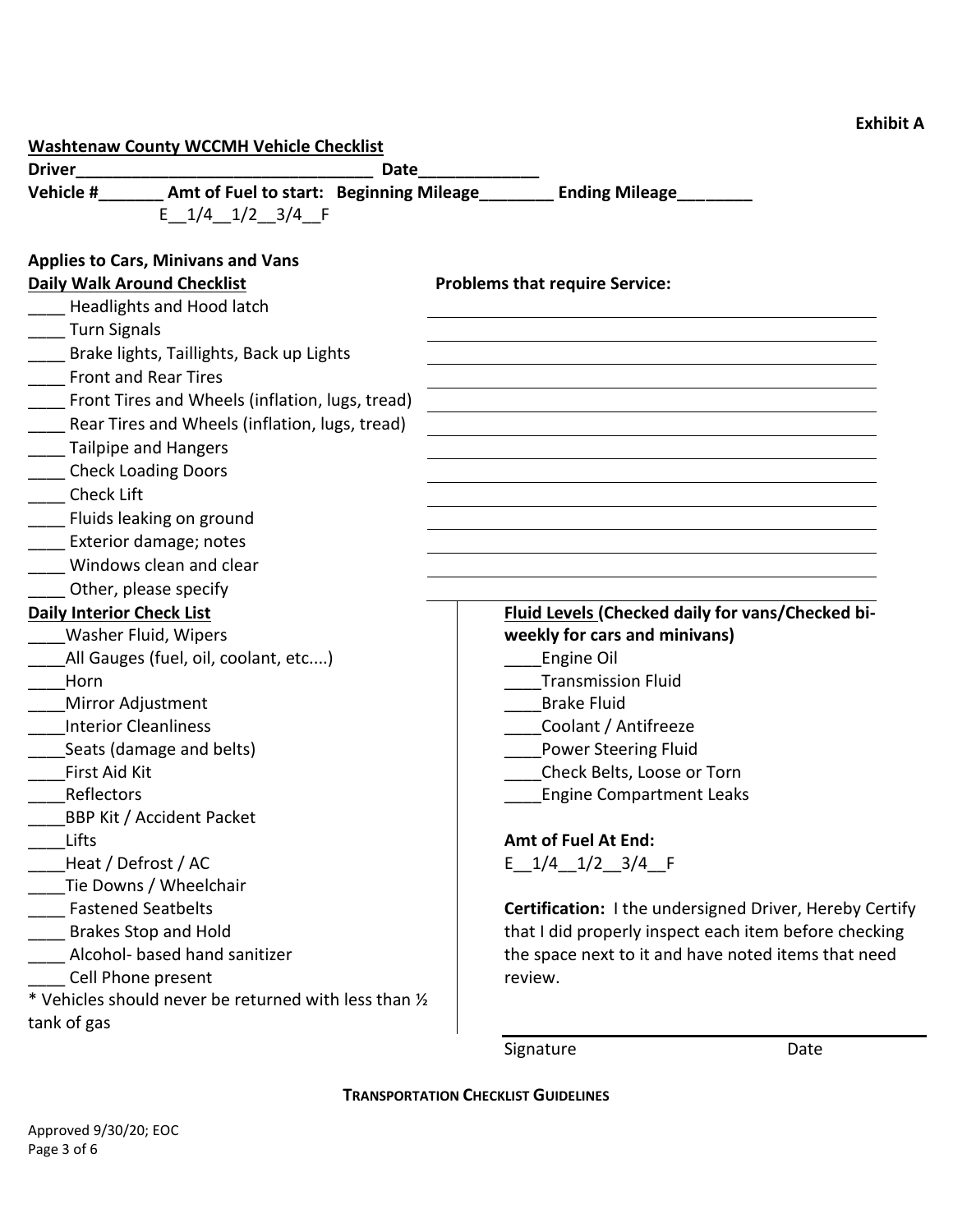All WCCMH Staff who use Washtenaw County vehicles must use this checklist each time the vehicle is driven.

- Daily checklist pertains to cars, mini-vans and full-size vans.
- Daily and bi-weekly checklists need to be turned in to the Program Administrator Designee bi-weekly. Every site will have at least one Program Administrator Designee.
- When returning vehicles, the gas tank should be within ½ and full. Vehicles should never be returned with less than ½ tank.
- Regularly scheduled maintenance will be done on all vehicles once every 5000 miles or every 3 months.
- Any damages, maintenance needs or concerns should be referred to the Program Administrator Designee. If that staff is not available any staff can take a vehicle to the designated service facility when needed. On the road breakdowns can be handled by either contacting the Program Administrator Designee or by contacting Sakstups Towing at (734) 971-5400. They will provide road service of towing to a Firestone if necessary.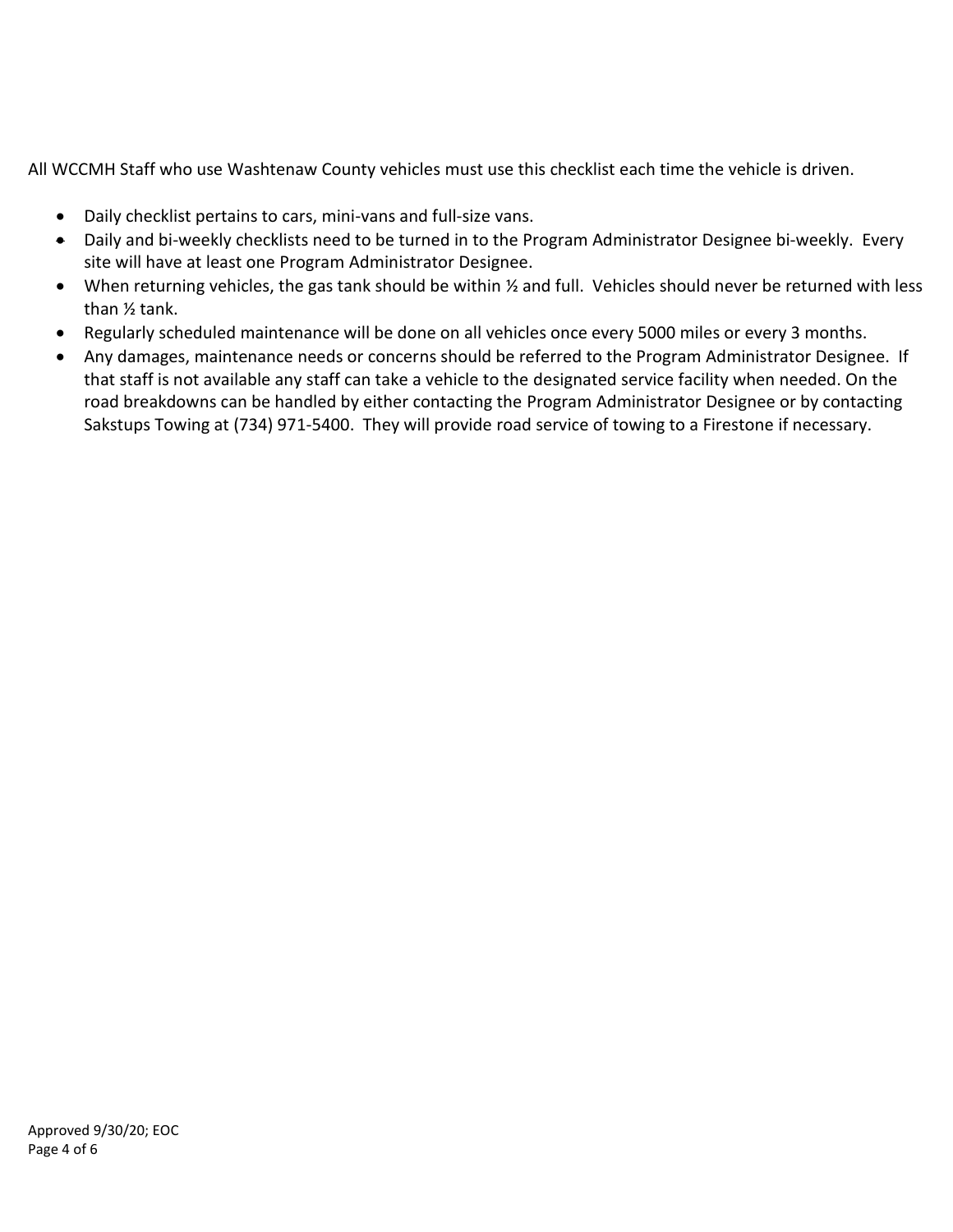#### **Exhibit B**

# Washtenaw County Community Mental Health

# **Vehicle Guide/Orientation**

**PURPOSE:** *This agreement sets the standard for managing and operating Washtenaw County Community Mental Health County vehicles and should be read and signed before new employees drive County vehicles.*

#### **1. Vehicle Scheduling and Cancelling**

- A. Vehicles must be scheduled in E.II for time used.
- B. When scheduling a vehicle, schedule extra time to ensure the vehicle is returned prior to its next scheduled use. This avoids conflict when the next employee is scheduled to have the vehicle.
- C. To cancel the vehicle reservation you must cancel it in E.II.

## **2. Authorization of Vehicle Use**

- A. All employees who drive County vehicles need to have a pin number to use the gas card.
- B. All employees MUST complete and sign a vehicle checklist located in the notebook in the vehicle before and after each use.
- C. All employees, interns, and students must pass a driver's license background check prior to driving any vehicles. This is completed at time of hire and annually thereafter.
- D. All vehicle checklists and vehicle sign in and sign out sheets will be kept for documentation by WCCMH Program Administrator Designees.

NOTE: The County vehicles are for County consumer transportation purposes as a priority and staff outreach secondary. Exceptions may be made for staff attending work-related conferences.

#### **3. Fueling The Vehicle**

- A. All PIN numbers will be given to staff by the County Vehicle Coordinator.
- C. All vehicles have an assigned gas card which remains in the vehicle.

#### **4. Vehicle Maintenance**

- A. Sakstrups is the towing company that assists with any towing needs, jumping the battery, etc. Authorized staff may call them at: 734-971-5400.
- B. Authorized staff will schedule routine maintenance through Leaseplan. Program Administrator Designees will contact them at: 1-800-323-6644.